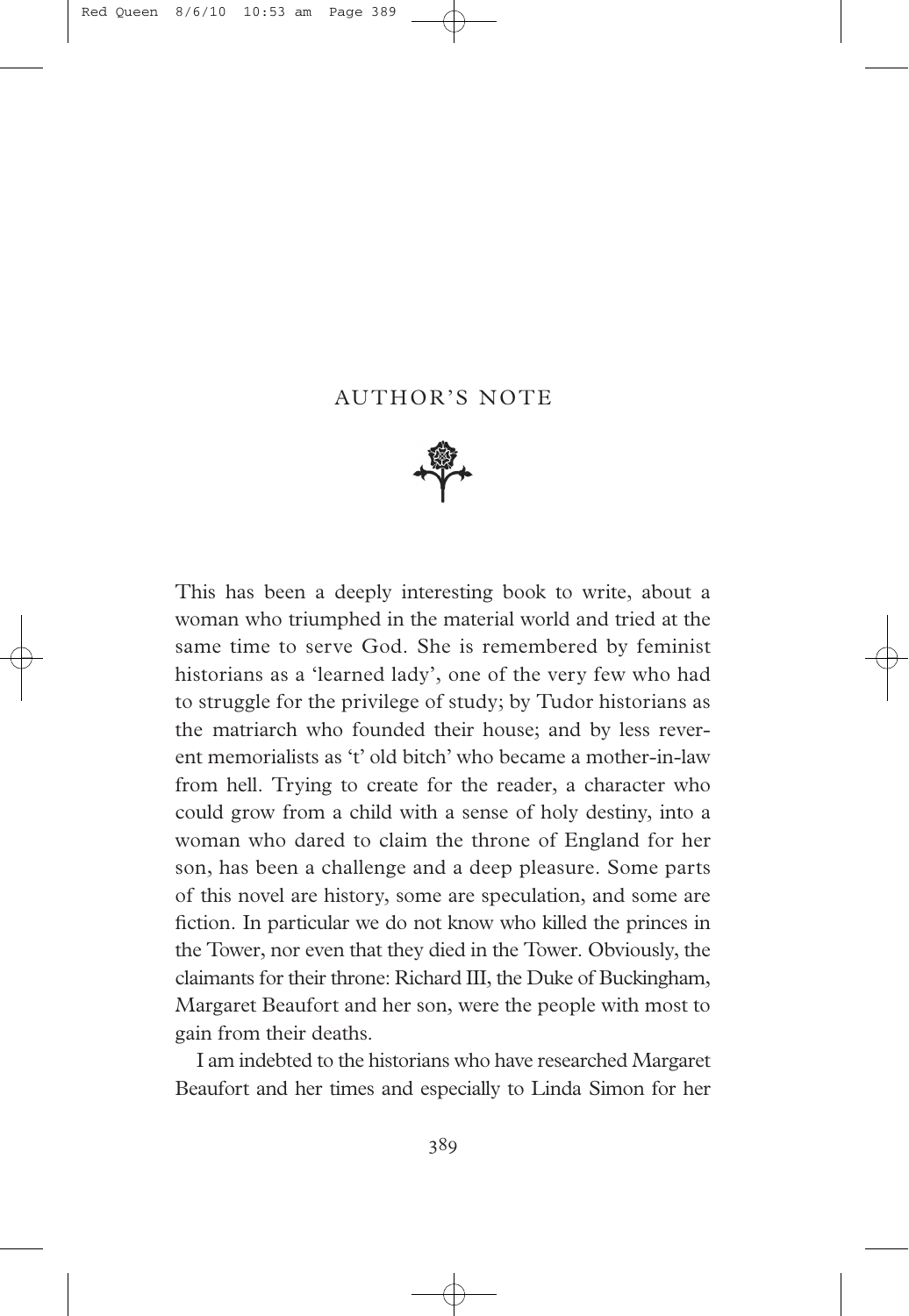## PHILIPPA GREGORY

biography, and Michael K Jones, and Malcolm G Underwood whose biography was the starting point for my own work. I owe Michael Jones many thanks for being kind enough to read my manuscript.

More research material and further notes are on my website at PhilippaGregory.com and readers may like to attend the occasional online seminar there.

These are the most helpful books I have read:

- Baldwin, David, *Elizabeth Woodville: Mother of the Princes in the Tower*, Sutton Publishing,
- Baldwin, David, *The Lost Prince: The Survival of Richard of York*, Sutton Publishing, 2007
- Bramley, Peter, *The Wars of the Roses: A Field Guide and Companion*, The History Press Ltd,
- Castor, Helen, *Blood & Roses: The Paston family and the Wars of the Roses*, Faber & Faber,
- Cheetham, Anthony, *The Life and Times of Richard III*, Weidenfeld & Nicholson,

Chrimes, S. B., *Henry VII*, Eyre Methuen,

- Chrimes, S. B., *Lancastrians, Yorkists, and Henry VII*, Macmillan, 1964
- Cooper, Charles Henry, *Memoir of Margaret: Countess of Richmond and Derby*, Cambridge University Press,
- Crosland, Margaret, *The Mysterious Mistress: The Life & Legend of Jane Shore*, Sutton Publishing,
- Fields, Bertram, *Royal Blood: Richard III and the Mystery of The Princes*, Regan Books,
- Gairdner, James, 'Did Henry VII Murder the Princes?', *English Historical Review*: VI,
- Goodman, Anthony, *The Wars of the Roses: Military Activity and English Society*, 1452–97, Routledge & Kegan Paul, 1981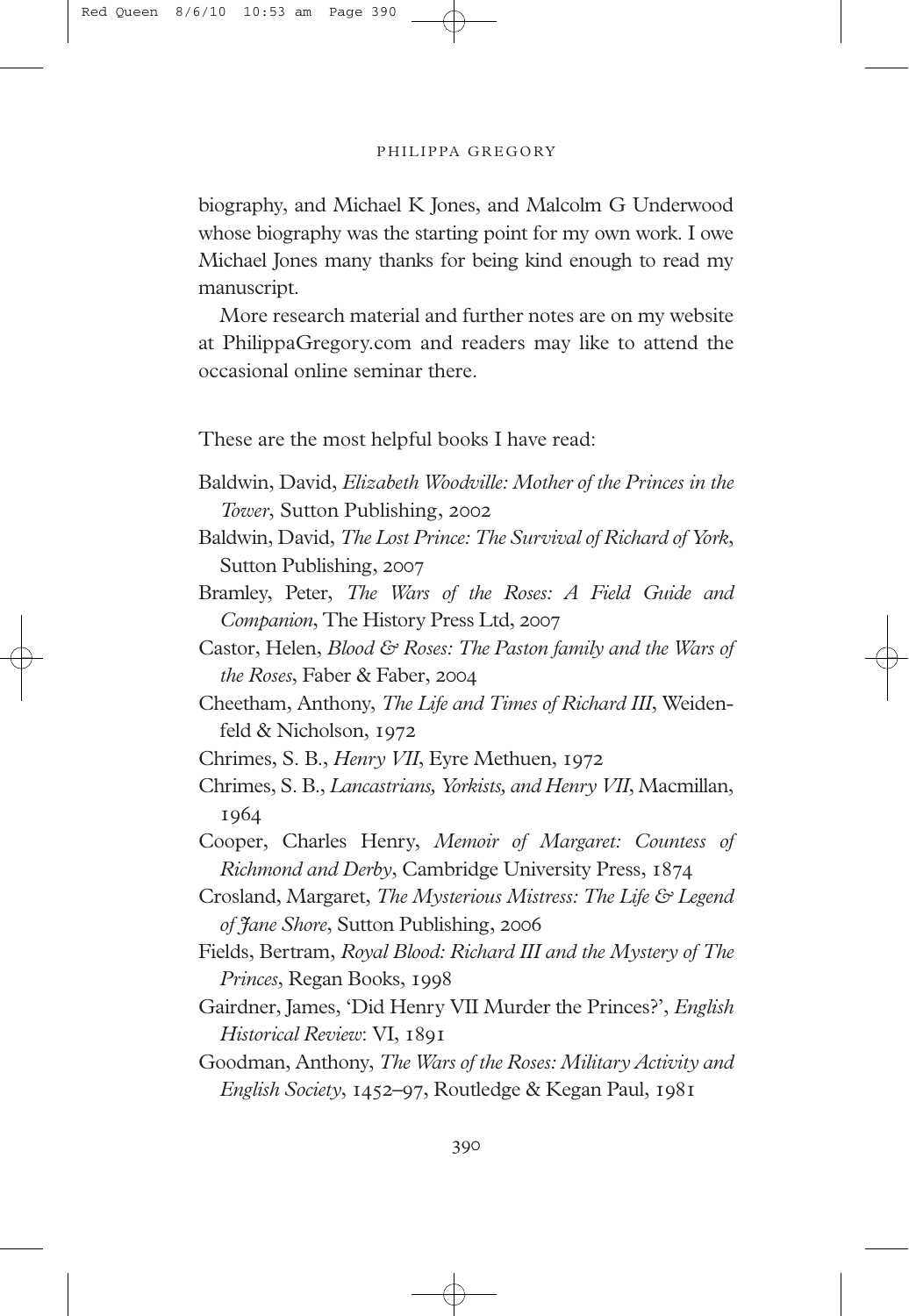## THE RED QUEEN

- Goodman, Anthony, *The Wars of the Roses: The Soldiers' Experience*, Tempus,
- Hammond, P. W., and Sutton, Anne F., *Richard III: The Road to Bosworth Field*, Constable,
- Harvey, Nancy Lenz, *Elizabeth of York: Tudor Queen*, Arthur **Baker**, 1973
- Hicks, Michael, *Anne Neville: Queen to Richard III*, Tempus, 2007

Hicks, Michael, *Richard III*, Tempus,

- Hicks, Michael, *The Prince in the Tower: The Short Life & Mysterious Disappearance of Edward V*, Tempus,
- Hughes, Jonathan, *Arthurian Myths and Alchemy: The Kingship of Edward IV*, Sutton Publishing,
- Jones, Michael K., and Underwood, Malcolm G., *The King's Mother; Lady Margaret Beaufort: Countess of Richmond and Derby*, Cambridge University Press,
- Kendall, Paul Murray, *Richard the Third*, Norton and Company, 1975
- MacGibbon, David, *Elizabeth Woodville –: Her Life and Times*, Arthur Baker,
- Mancini, D., Cato, A., Armstrong, C.A.J., *The Usurpation of Richard the Third: Dominicus Mancinus Ad Angelum Catonem De Occupatione Regni Anglie per Ricardum Tercium Libellus*, Clarendon,
- Markham, Clements R., 'Richard III: A Doubtful Verdict Reviewed', *English Historical Review: VI*,

Neillands, Robin, *The Wars of the Roses*, Cassell,

- Plowden, Alison, *The House of Tudor*, Weidenfeld & Nicholson, 1976
- Pollard, A. J., *Richard III and the Princes in the Tower*, Sutton Publishing, 2002
- Prestwich, Michael, *Plantagenet England*  $I225-1360$ , Clarendon, 2005